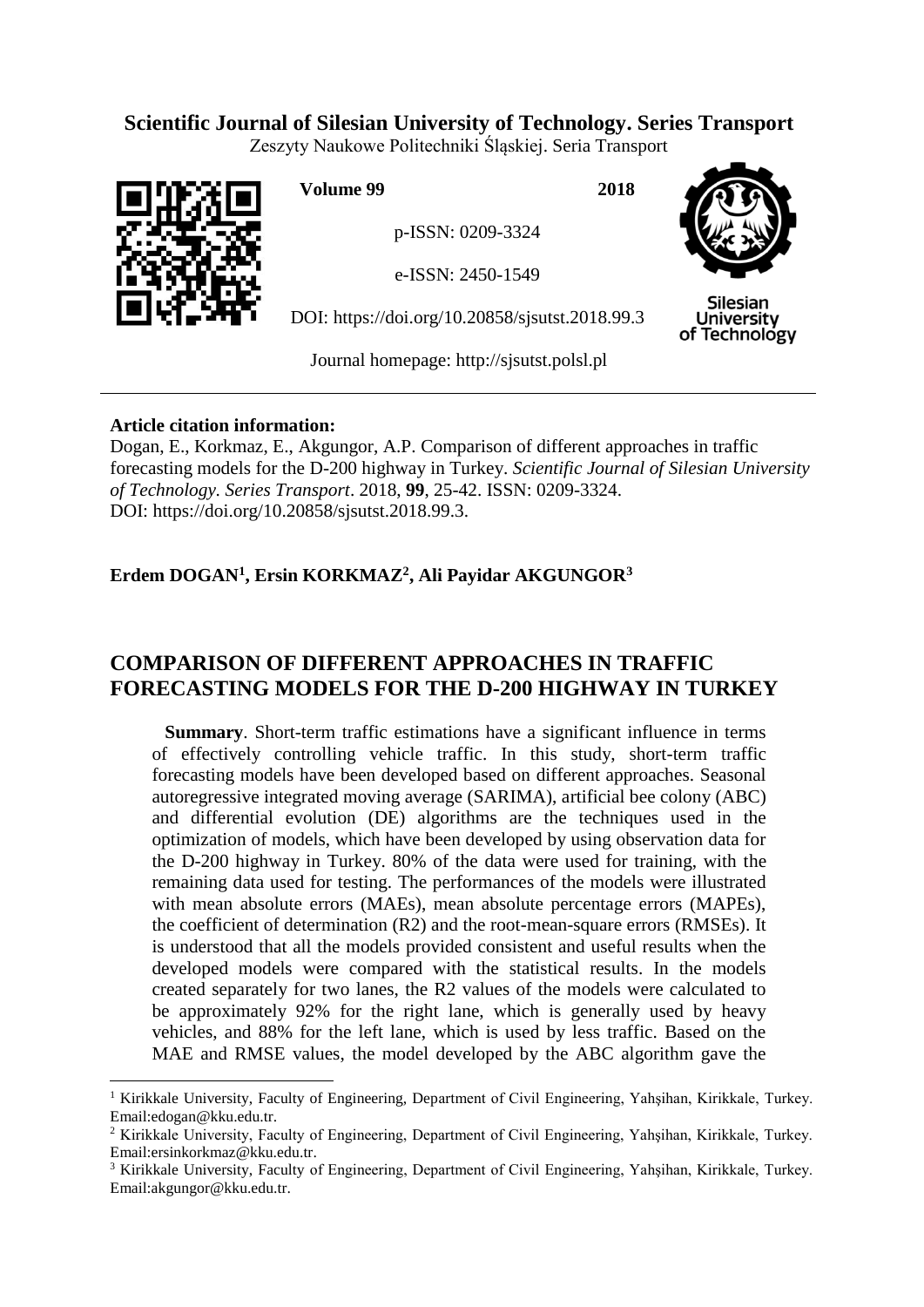lowest error and showed more effective performance than the other approaches. Thus, the ABC model showed that it is appropriate for use on other highways in Turkey.

**Keywords:** traffic forecasting; SARIMA; differential evolution algorithm; artificial bee colony algorithm

## **1. INTRODUCTION**

The increase in travel demand causes an increase in traffic density. This situation requires traffic management to be carried out more efficiently. Thus, people can travel more efficiently since warnings and instructions for the drivers will be reduced as a consequence. Being aware of current and expected traffic conditions is of critical importance in the decision-making process. Therefore, many researchers have used different approaches to forecast short-term traffic flow.

The Box-Jenkins technique is one of the cornerstone statistical methods, which has been applied in short-term traffic forecasting [1]. Since its introductions, different algorithm approaches have been used to study this subject. For example, Chrobok et al. [2] used traffic data obtained over two years with the help of 350 detectors in Duisburg, a city in Germany. Traffic flow data were collected at 1-min intervals and divided into four different groups via the developed method. As a result, they found that intuitive models showed better results in long-term traffic forecasting, while linear models showed better results in short-term traffic forecasting. Zhong et al. [3] developed a time-delayed artificial neural network (ANN) and genetically designed regression models for traffic predictions with regard to different types of roads via data obtained from rural roads. Hourly, daily and seasonal forecasting models have been developed for traffic data and compared using different period data. It has been found that the weighted regression model gives better results. Vlahogianni et al. (4) conducted a short-term traffic forecasting study using an ANN on a road corridor where there are intersections with traffic signals. The authors indicated that the ANN gave the best results for predictions in light of previous studies, which preferred to optimize ANN weights by a genetic algorithm (GA) according to different road characteristics. Researchers have developed ANN architectures by using two types of inputs, namely, univariate and multivariable. Ultimately, they pointed out that the GA-optimized ANN offers potential to forecasting models. Jiang et al. [5] tried to make traffic forecasts on a daily and hourly scale by creating a dynamic wavelet ANN model. Researchers have indicated that this model is a powerful approach for acquiring traffic flow; furthermore, it uses the "Mexican hat wave" to improve the model. Lam et al. [6] estimated the average daily traffic value with the help of two non-parametric models. The Gaussian maximum likelihood (GML) and non-parametric regression (NPR) models are presented with the help of information obtained from 87 counting stations. It has been stated that the NPR model provides more accurate results than the GML model for most stations. Another result from this study was that the NPR model is better at adapting to sudden and unexpected traffic flow conditions. Zhang and Ye [7] used the fuzzy logic (FL) model to estimate short-term traffic flow. Previously used traffic flow forecasting methods are the Kalman filter (KF), the exponential smoothing method (ESM), backpropagation neural networks (BPNNs) and the autoregressive integrated moving average (ARIMA), which were applied in order to generate input parameters for the FL model. When the proposed model was compared with existing methods, using dual-loop data collected from I-35 in San Antonio City, Texas, the fuzzy logic system was found to make more accurate and stable predictions. Shekhar and Williams [8] designed the SARIMA model so that it could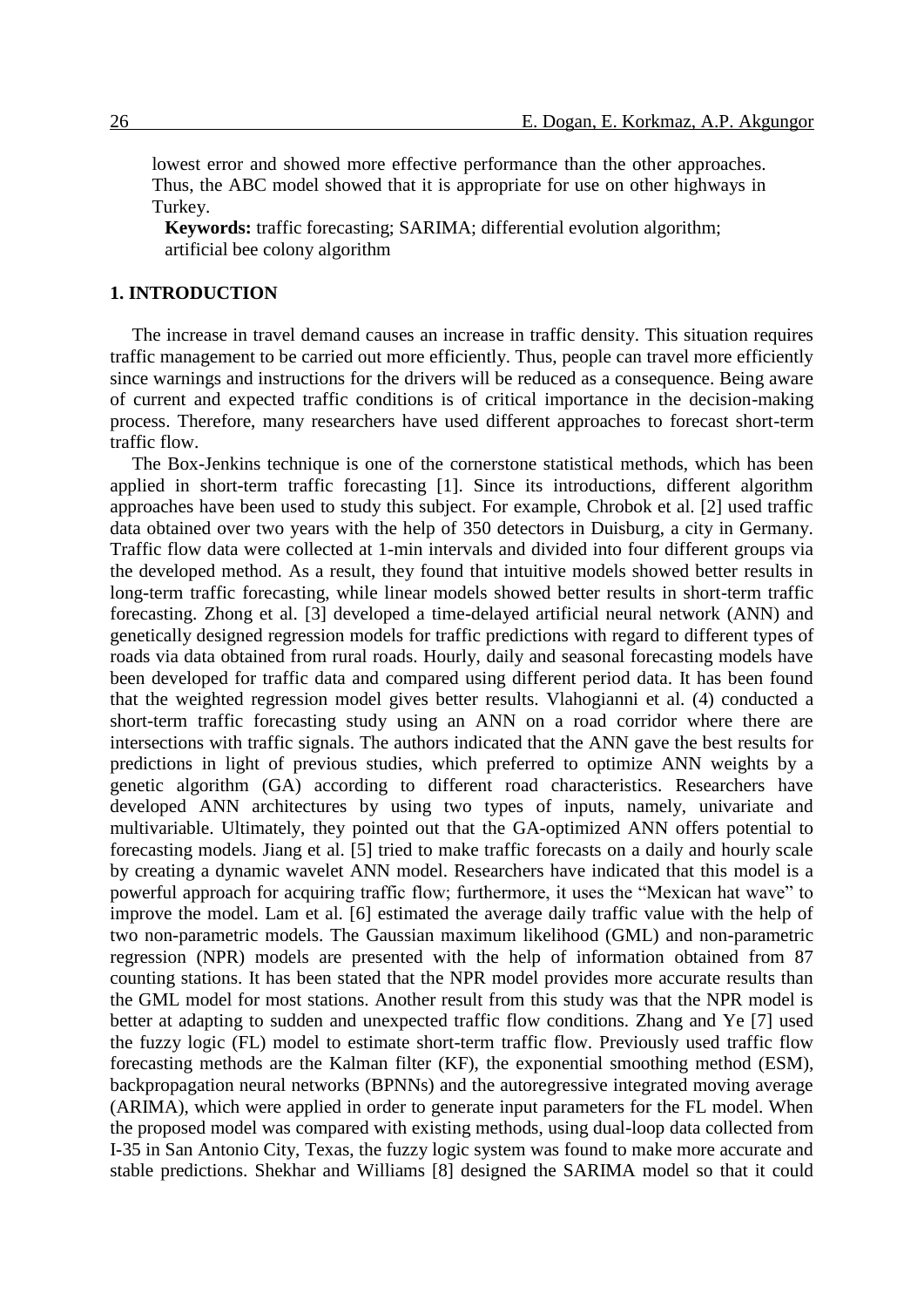adapt to new seasonal data. They compared the 15-min traffic forecast values of this model and the other models including KF, recursive least squares and least mean squares. As a result, all models provided consistent results, while it has been proposed that the developed SARIMA model should provide convenience to intelligent transport system applications in the field. Castro-Neto et al. [9] developed the online support vector machine (OL-SVM) method to estimate traffic flow in typical and atypical traffic conditions. The accurate prediction of the models has been assessed according to two different scenarios. In the first scenario, which is considered as typical traffic conditions, three working days a week were examined. On the other hand, in the second scenario, which considers atypical traffic conditions, holidays and days when traffic accidents occurred were examined. The proposed model has been compared to three different prediction models: GML, Holt exponential smoothing and ANN models. It is seen that the GML model made more effective predictions in the first scenario. It is emphasized that the developed OL-SVM model provides more accurate results than the other methods in the second scenario. Zargari et al. [10] performed short-term traffic forecasting using three different computational intelligence techniques, namely, linear genetic programming (LGP), multilayer perceptron (MLP) and FL. All models have been developed for the traffic flow rates in the 5-min and 30-min time intervals. LGP and MLP models provide consistent results; and, in general, these results are reported as better than FL results. Another result is that the 30-min estimates are better than the 5-min estimates. Hong et al. [11] attempted to estimate traffic flow by using the support vector regression (SVR) and the ant colony optimization (ACO) methods. The results of this study have also been compared with the predictions of the SARIMA model. Researchers have reported that the hybrid model was not only better than the SARIMA model but could easily be used in traffic control centres. Xia et al. [12] developed an algorithm that identifies online traffic situations. This method, which works with 5-min data on traffic flow, density and speed, tries to classify next 1-min data. The developed method has been tested on two different highways, with test results showing that the identified freeway traffic states via the proposed procedure were reasonable and consistent. Tchrakian et al. [13] used the spectral analysis technique to estimate the 15-min short-term predictions for traffic with real-time updating. Therefore, they sought predictions for within-day traffic flow using a forecasting horizon of 1 h and 15 min in 15-min steps. They indicated that the technique combines the features of a time series-based prediction with spectral analysis, which is appropriate for estimations in low-frequency modes. Guo et al. [14] performed data smoothing with a single spectrum analysis method for better short-term traffic estimation. Smoothed data have been utilized in a novel prediction method known as the grey system model (GSM) to predict traffic flows on urban roads. The new model has been compared to the SARIMA model in the context of corridor data from Central London. As a result, it has been reported that better results are obtained when smoothing is applied.

Recently, artificial intelligence methods, such as ANN, DE and ABC algorithms, have been used in engineering and transportation problems. Even though ABC and DE algorithms are not used in traffic estimation, they have been applied to address many issues, such as signal optimization and delay, with successful results obtained. The ANN method has been used in the estimation of delay and vehicle stops at signalized intersections by Doğan et al. [15], while Dell'Orco et al. [16,17] applied the ABC and harmony search algorithms to traffic signal optimization. The method, based on the harmonic search algorithm, has produced effective and simpler optimization results. In addition, it has been shown that the ABC method improves the performance index by 2.4- 2.7% in comparison with the GA and the hill climbing algorithm. Yunrui et al. [18] examined the traffic signal control with the DE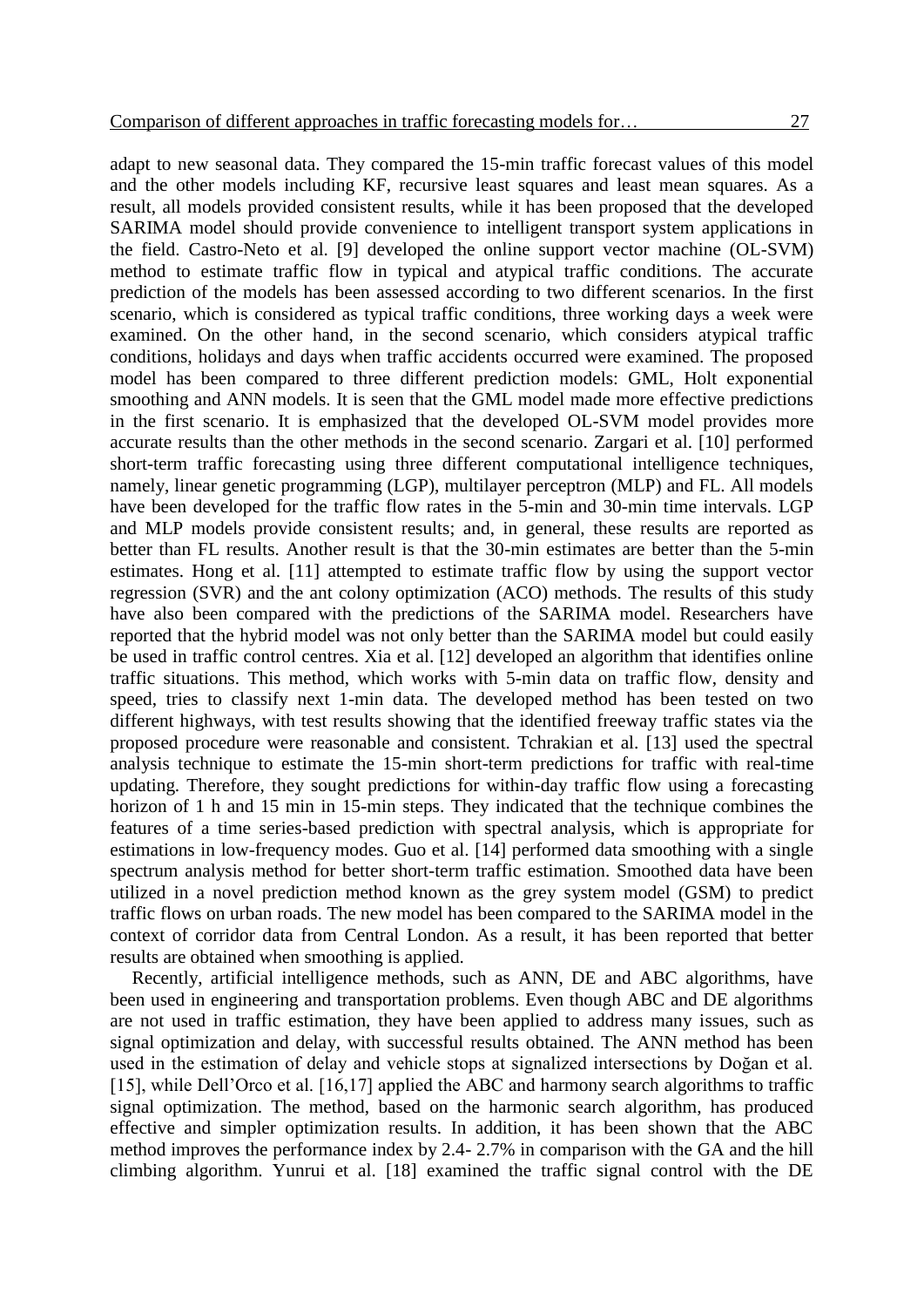algorithm, stating that it was effective in determining system parameters and the results were good enough to reduce delay, queue length and parking ratio. Lin [19] used this technique to resolve transport problems with fuzzy coefficients and showed that the results were as effective as GAs in solving transportation problems. Artificial intelligence methods are also widely used in image analysis [20-27], which is applied in the optimization of transport processes.

In this article, models based on SARIMA, ABC and DE algorithms will be presented, and the performance of different approaches will be shown. The absence of traffic estimation studies, based on ABC and DE algorithms, distinguishes this article from other studies. In the second section of the paper, the methods to be used in developing the models will be explained. Additionally, traffic flow data used to develop models will be briefly explained in the same section. After testing the developed models, which will be mentioned in the next section, the generated values will presented in the findings section. The results and proposals for further studies are given in the last section.

## **2. METHODOLOGY**

## **2.1. Traffic flow data**

The traffic count was carried out on the D-200 highway, which is on the border of Kırıkkale, in the Turkish interior. The city is an important point linking 35 cities to each other. The D-200 state road, where the study was conducted, is a two-way, two-lane highway. There were no factors (e.g., signalized intersections or entrance link.) that could have cut off the main road traffic for 20 km in the forward and backward directions in the measurement section of the D-200 highway with two platforms. For this reason, uninterrupted flow conditions prevailed in the section where the count was made. The counting process was carried out with NC-350 traffic counting devices placed separately on the right and left lanes in a one-way direction. Each count represented a 15-min period. At the end of the count, a total of 4,512 data items were collected. Since the data collection and battery capacity of the counting devices were limited, the data collection process was completed with three separate counting studies. Time losses due to device changes between each counting study and other unknown reasons caused interruptions in data collection. The missing data was completed, as shown in Fig. 1, by taking data from the previous week for the same day and time. In this way, the incomplete amount of data, equivalent to less than 1% of the total amount, was practically completed.

Among the examined dates, a daily average of 8,627 vehicles was counted for the right and left lanes. The maximum number of vehicles was 720 vehicles/s for the right lane and 684 vehicles/h for the left lane. Approximately 27% of the vehicles using the right lanes and 16% using the left lanes were heavy vehicles.

## **2.2. Seasonal autoregressive integrated moving average**

The autoregressive integrated moving average (ARIMA) method is used in the analysis of time series and predicting future values. The first basic characteristic of the method was described by Peter Whittle in 1951, but was popularized in 1971 with a book published by Box and Jenkins [28]. In the ARIMA method, values of any given time in its series are indicated by a linear eq. consisting of values for the previous period and errors made in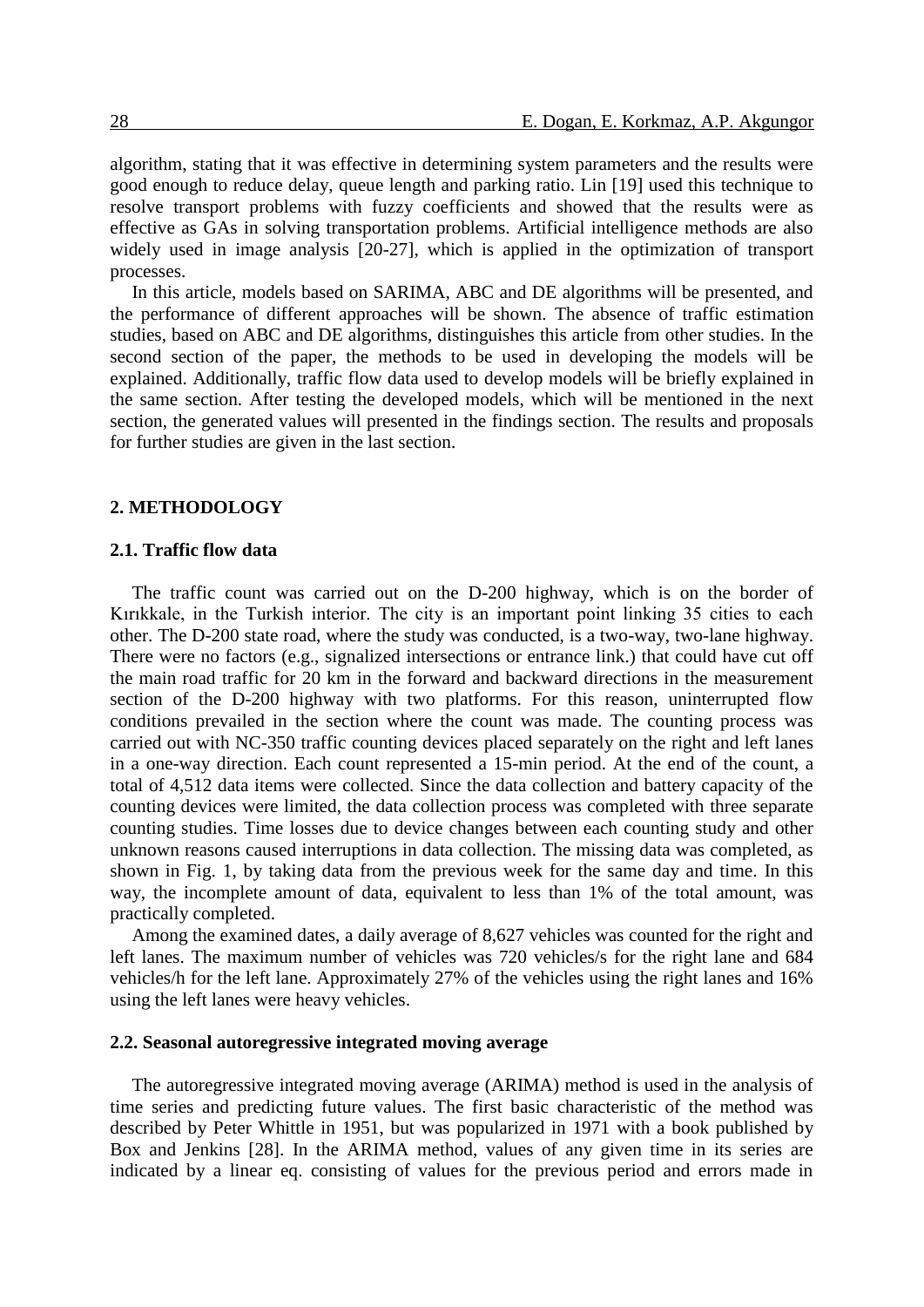estimation terms. It is accepted that the average of the series used in the model is '0' and that variance is constant throughout the series, that is, the series is stationary. For non-stationary series, previous values of the series can be stabilized by taking the differences as shown in Eq. 1. This is known as a stationary process. In Eq. 1,  $\Delta$  is called the difference operator. The difference operation is performed according to this equation, while the delay value is 1. The difference operation for delay value 2 is given in Eq. 2.



Fig. 1. Completion of missing data

$$
\Delta x_t = x_t - x_{t-1} \tag{1}
$$

$$
\Delta^2 x_t = x_t - x_{t-1} - (x_{t-1} - x_{t-2}) \tag{2}
$$

In the ARIMA models, the lag operator (L) is used to simplify the expression of the stationary process as an equation. The lag operator is defined as per Eq. 3.

$$
L^j x_t = x_{t-j} \tag{3}
$$

ARIMA (p, d, q) models consist of two main parts: autoregressive (AR) and moving average (MA) parts. The AR part expresses the relation between the time series and previous time values. The level of this relationship is shown as AR (p). MA (q) represents the error terms for the prediction. ARMA (p, q) can be expressed in terms of AR (p) and MA (q) in Eq. 4.

$$
x_{t} = \phi_{1}x_{t-1} + \phi_{2}x_{t-2} + \dots + \phi_{p}x_{t-p} + \varepsilon_{t} - \theta_{1}\varepsilon_{t-1} - \theta_{2}\varepsilon_{t-2} - \dots - \theta_{q}\varepsilon_{t-q}
$$
(4)

where xt and  $\epsilon t$  are the actual value and random error at time period t, respectively.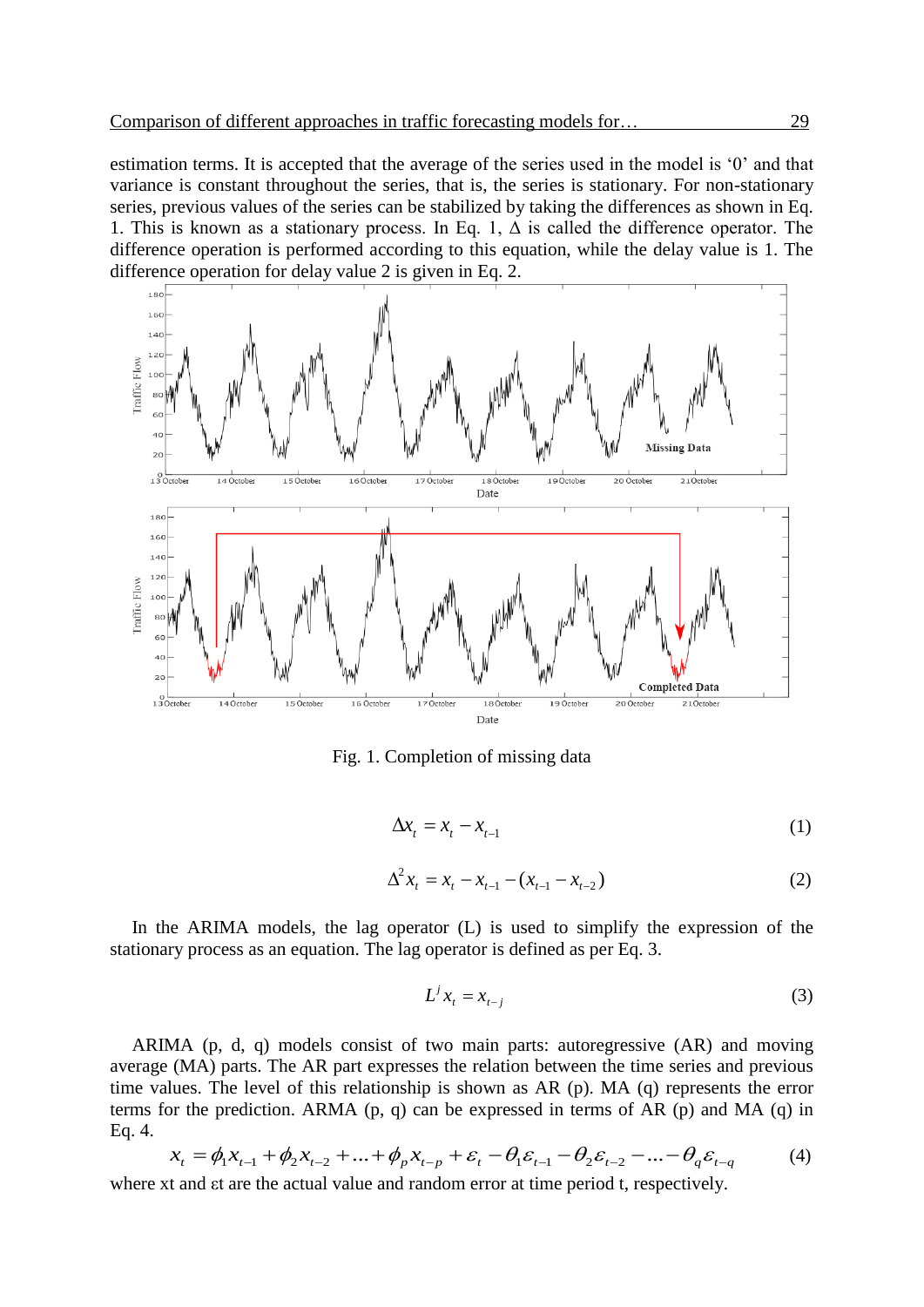The seasonal ARIMA representation is SARIMA (p, d, q) (P, D, Q)s. The general notation with the lag operator (L) is given in Eq. 5.

$$
\phi(L)\Phi(L^s)(1-L)^d(1-L^s)^D x_t = \theta(L)\Theta(L^s)\varepsilon_t
$$
\n(5)

where:

 $\phi(L)$  - AR polynomial

 $\Phi(L^s)$  - seasonal AR polynomial (SAR)

 $\theta$  (*L*) - MA polynomial

 $\Theta(L^s)$  - seasonal MA polynomial (SMA)

 $(D-L)^d$ ,  $(D-L^s)^D$  - difference and seasonal difference, respectively

## **2.3. Differential evolution algorithm**

The DE algorithm, which was introduced by Storn and Price [29], is a population-based and intuitive approach with a working principle close to the GA. The DE algorithm, which is basically based on the GA, has a structure consisting of four basic steps. In other words, simple arithmetic operators in the DE algorithm are combined with traditional operators in the GA. These basic steps are initial population, mutation, crossover and selection. However, some existing operational differences distinguish this algorithm from the GA. Using realvalue variables and having a different mutation process are some of the most important differences between them. In the mutation operator of the DE algorithm, differences between randomly selected vectors are used so that the appropriate step size can be determined using these differences. This situation makes the mutation operator adaptive. The algorithm's mutation operator improves its performance and makes it stronger. In addition, not all operators are applied to the whole population as in the case of the GA, while these operations are performed on randomly selected chromosomes. In brief, a fundamental difference with the DE algorithm involves the technique of creating the trial vector by combining the weighted difference vector with the base vector. What should be noted here is that enough diversity should be provided to the population to avoid early convergence. The DE algorithm can be controlled with fewer parameters including the step size (F), the crossover probability constant (CR) and the population size (NP).

The most important part of any heuristic search method is to create the initial population. The best result can be found and the convergence can be done quickly when the initial population is correctly created. The number of input variables (D) is determined by the size of each chromosome, while the number of chromosomes in the population is determined by the user. The population size (NP) cannot be less than 3 since at least three different chromosomes are needed to obtain the difference vector and the base vector. The initial population is determined by the upper and lower bounds of the parameters. The mathematical expression of the initial population is given in Eq. 6.

$$
X_{j,i}^{(0)} = X_j^{\min} + rand_j(0,1) \cdot (X_j^{\max} - X_j^{\min})
$$
 (6)

where  $X_i^{max}$  and  $X_i^{min}$  are the upper and lower bounds of the j-th parameter.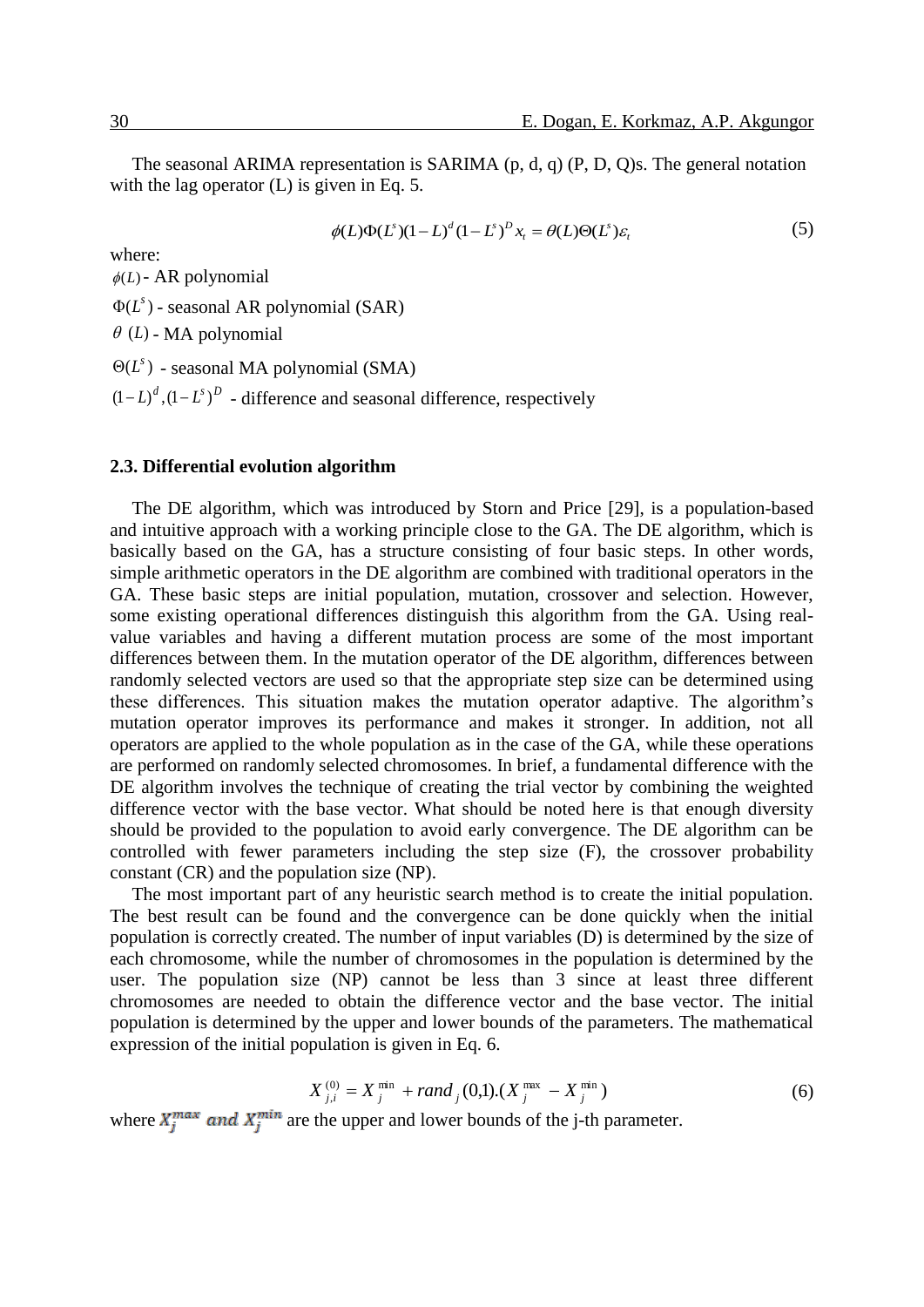Usually, one or two difference vectors are used in the mutation operator. If one difference vector is used, the mathematical expression is shown in Eq. 7.

$$
X_i^{(G)} = X_a^{(G)} + F(X_b^{(G)} - X_c^{(G)})
$$
\n(7)

where  $X_i^{(0)}$  is the mutant vector,  $X_a^{(0)}$  is the base vector, G is generation number, F is the scaling constant,  $X_b^{(G)}$  and  $X_c^{(G)}$  are randomly selected vectors to produce the difference vector.

In the mutation operator, DE uses many different strategies: DE/best/1/exp, DE/rand/1/exp, DE/best/2/exp, DE/rand/2/exp, DE/best/1/bin, DE/rand/1/bin, E/best/2/bin, DE/rand/2/bin, where rand or best refers to a base vector, 1 or 2 is the number of difference vectors, and  $\exp$ or bin is the type of crossover. In the crossover operator, the trial vector is obtained via a combination of the mutant vector and the target vector. One of the three different crossover methods and CR are used in this process. These methods are binomial, exponential and arithmetic. In the binary crossover method, the vectors forming the test vector are selected from the mutant vector and the target vector by the crossover rate. The choice of each vector is independent of each other. The aim is to prevent the trial vector from being a duplication of the target vector and to force one of the vectors forming the trial vector to come from the mutant vector. The expression of the crossover method under these conditions is given by Eq. 8.

$$
X_i^{"(G)} = \begin{cases} X_i^{'(G)} \text{ if } rand_j(0,1) \le C_r \text{ or } j = J_{rand} \\ X_i^{(G)} \text{ otherwise} \end{cases}
$$
 (8)

where  $X_i''^{(G)}$  is the trial vector and rand, varies from 0 to 1, according to the uniform distribution, and  $rnbr(i)$  ranges from 1 to D.

In the exponential method, the crossover is similar to the crossover operator at one or two points, and it is the same as the crossover used in this genetic algorithm. The expression for the exponential crossover method is given by Eq. 9.

$$
X_i^{"(G)} = \begin{cases} X_i^{'(G)} \text{ if } j = (n)_D, (n+1)_D... (n+L-1)_D \\ X_i^{(G)} & otherwise \end{cases}
$$
(9)

where n is the random integer between 1 and D, and (n) D is the remainder of n/D.

The arithmetic crossover, as expressed by Eq. 10, is the result of an arithmetic combination of the target vector and the mutant vector.

$$
X_i''^{(G)} = (1 - q)X_i^{(G)} + qX_i'^{(G)}
$$
\n(10)

where q is the weight coefficient that regulates the equilibrium between the mutant vector and the target vector.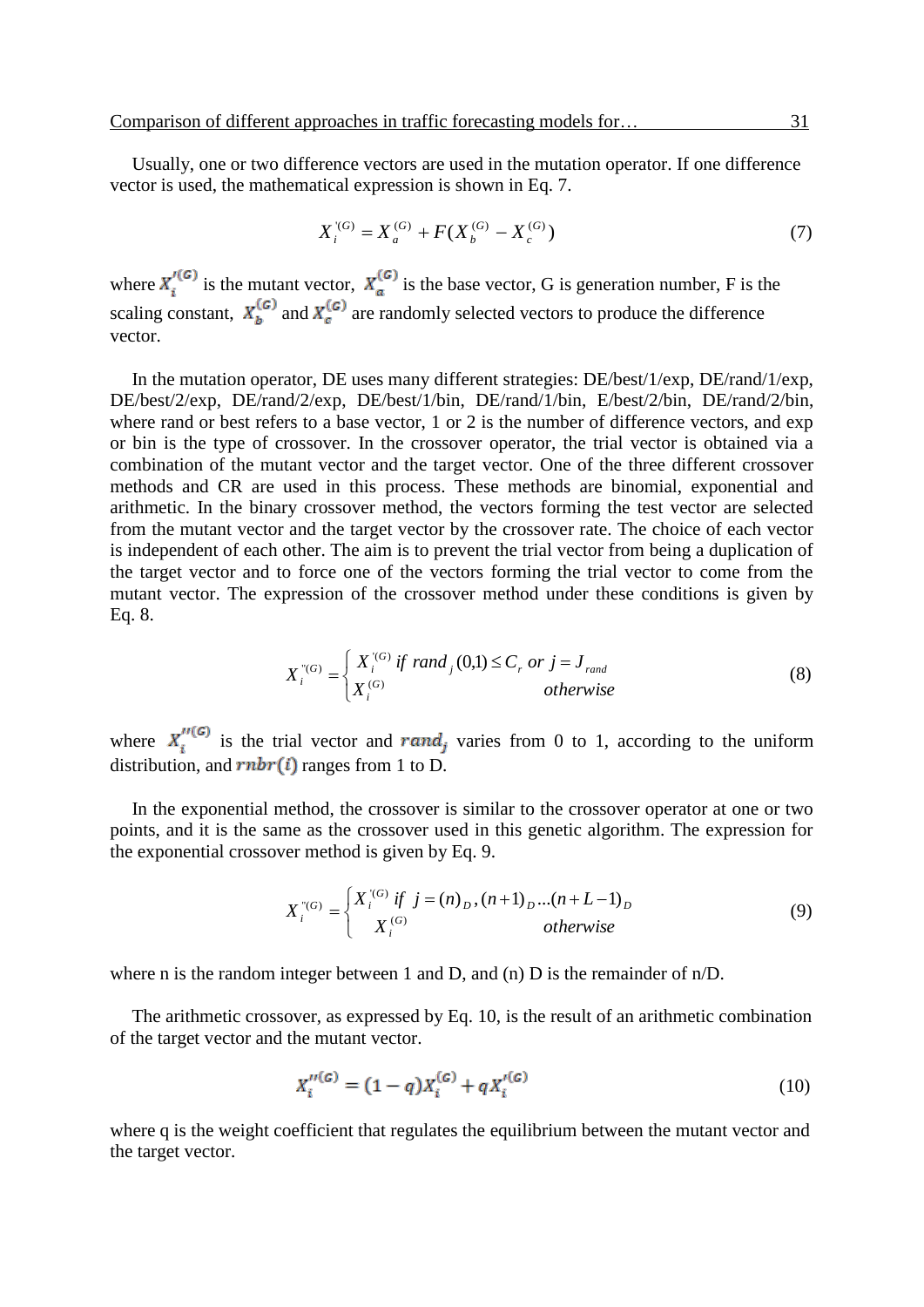The creation of a new generation occurs in the selection operator, which is the last operation of the DE algorithm. It creates a new generation by making the best choice between the test vector and the target vector to minimize the fitness function. The expression for the selection operator is given by Eq. 11.

$$
X_i^{(G+1)} = \begin{cases} X_i''^{(G)} & \text{if } f\left(X_i''^{(G)}\right) \le f\left(X_i^{(G)}\right), i = 1..Np\\ X_i^{(G)} & \text{otherwise} \end{cases} \tag{11}
$$

In their study, Mallipeddi et al. confirmed the optimum range for the DE, NP, CR and F parameters, stating that it should be between 4D and 10D for NP, between 0.9 and 1 for CR, and between 0.4 and 0.95 for F [30].

#### **2.4. Artificial bee colony algorithm**

In 2005, Karaboğa [31] developed the ABC algorithm by modelling the food search behaviour of bees. Karaboğa made some assumptions in order to make the algorithm simpler in the development process. In his assumptions, every source in the solution space is used by an employed bee and the number of employed bees in the population is equal to the number of onlooker bees. Thus, each source that refers to the solution of the problem and the amount of food in the source also indicate the suitability of the solution. In this case, the point that expresses the minimum or the maximum value for the problem is the source that has the most nectar. At the beginning of the algorithm, the food sources are searched by the scout bees, then the nectars are collected from these sources. Therefore, the bees returning to employment, after scouting has ended, carry the nectar to the hive and share the source information with onlooker bees. While onlooker bees move towards rich sources, according to the shared information, employed bees leave the depleted sources. Employed bees returning from depleted sources are classified as scout bees given that they investigate new sources. This situation continues over a number of cycles until an optimum solution is found. The high performance of the algorithm is only possible if the initial source is created correctly. In this respect, it is essential that the sources corresponding to the solutions, including the entire search space, are randomly determined. In this regard, the sources representing the solution points need to be determined at random. The mathematical expression of initial sources is given in Eq. 12.

$$
{}^{0}_{i}x_{j} = {}^{min}x_{j} + rand(0,1) \left( {}^{max}x_{j} - {}^{min}x_{j} \right)
$$
 (12)

where  $\frac{0}{i}x_j$  creates a source, and  $\frac{max}{x_j}$  ve  $\frac{min}{x_j}$  refer to the lower and upper limits of each parameter.

There are searches for new sources in the neighbourhood of the initial one, which randomly creates sources. The mathematical expression for seeking the new sources is given in Eq. 13.

$$
v_{ij} = x_{ij} + \phi_{ij} \left( x_{ij} - x_{kj} \right) \tag{13}
$$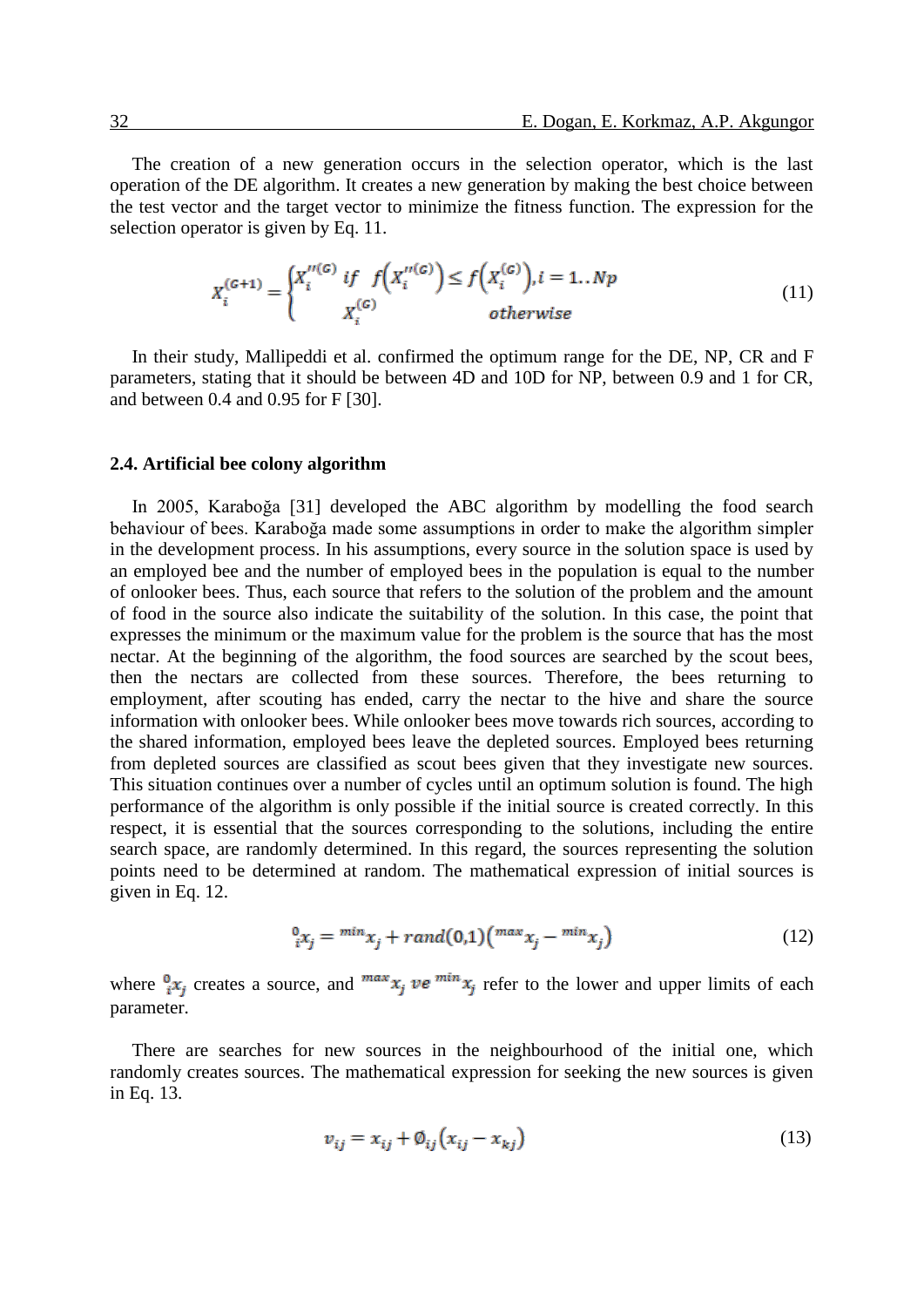where  $x_{ii}$  is an existing food source,  $v_{ii}$  represents new resources sought in the neighbourhood of the existing resource,  $\phi_{ij}$  is a random number varying between -1 and 1, and  $x_{ki}$  represents a randomly selected neighborhood solution. Decreasing the difference between  $x_{ij}$  and  $x_{kj}$  provides the optimum solution. There are boundaries for  $v_{ij}$  in expressing the source of the neighbourhood; and, if these boundaries are violated,  $v_{ij}$  is again shifted between these boundaries. These boundaries are given in Eq. 14.

$$
v_{ij} = \begin{cases} x_j^{min} & v_{ij} < x_j^{min} \\ v_{ij} & v_j^{min} \le v_{ij} \le x_j^{max} \\ x_j^{max} & v_{ij} > x_j^{max} \end{cases} \tag{14}
$$

The calculation of the quality of new resources is carried out as a result of finding new sources within the limit values. The mathematical expression of the fitness function is given in Eq. 15.

$$
fitness_i = \begin{cases} 1/(1+f_i) & , f_i \ge 0 \\ 1 + abs(f_i) & , f_i < 0 \end{cases}
$$
(15)

where the value of  $f_i$  is the cost value of neighborhood resource  $v_{ij}$ .

The choice between the existing source and the new source is made by performing a greedy selection process according to the fitness values of the resources. Since the selection process is performed according to a roulette wheel, the sharing of each region in wheel is determined. The expression for the probability of the selection function is given in Eq. 16.

$$
p_i = \frac{fitness_i}{\sum_{j=1}^{SN} fitness_i}
$$
 (16)

where **fitness**<sub>i</sub> is the fitness value of i and  $p_i$  is the probability of selection.

## **3. DEVELOPMENT OF THE MODELS**

80% of the 4,512 traffic data items collected from the D-200 highway were used in developing models, with the remaining data used for testing. Different traffic flow prediction models were developed using the SARIMA, ABC and DE methods depending on the training data. These models are discussed in detail below.

#### **3.1. Seasonal autoregressive integrated moving average traffic flow forecasting model**

In order to develop the SARIMA model for traffic flow data, the variance must be constant and the average must be '0'. In addition, the data set must be stationary. Autocorrelation is used to determine the stability of the time series. The autocorrelation function (ACF) can be defined as the correlation function between the values of a time series at different times. The Box-Jenkins method [28] has been used to determine the model. In Fig. 2, the ACF and the partial ACF (PACF) are shown for right and left lanes. These functions are used for determining the AR and MA degrees.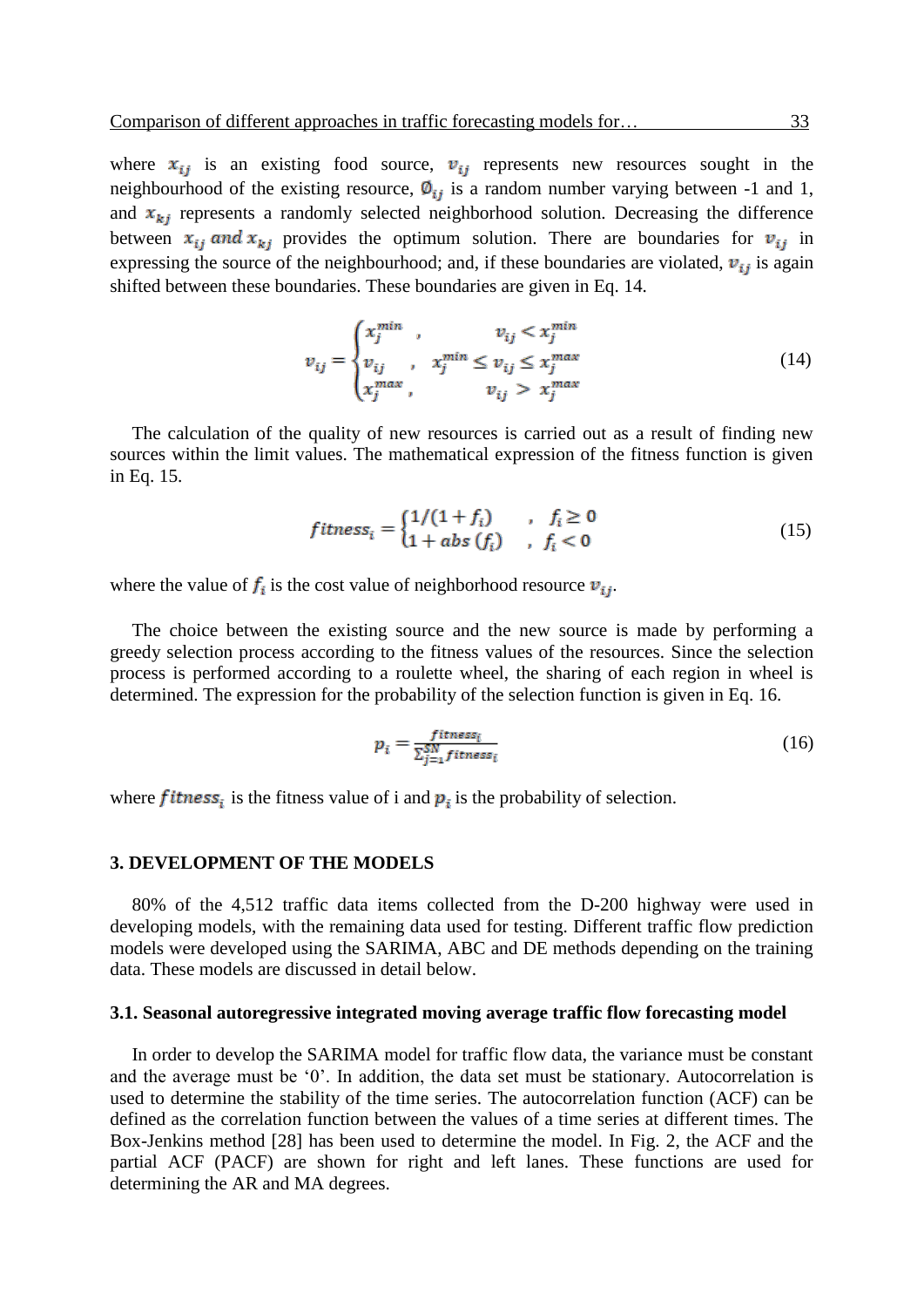

Fig. 2. Right (a), left (b) ACF and PACF values

The slow decrease in ACF values in Fig. 2 for both lanes indicates that the series is not stationary. For this reason, the series has been stabilized by applying difference procedures. In Fig. 3, it is observed that the ACF and PACF values are cut off at the first delay value for both lanes. This indicates the state of MA (1). It is also revealed that the series has negative ACF values, which indicates the state of SMA (672). The appropriate time series model is expected to occur in SARIMA (0,1,1) (0,1,1)672.



Fig. 3. ACF, PACF and lags of traffic flows after stabilization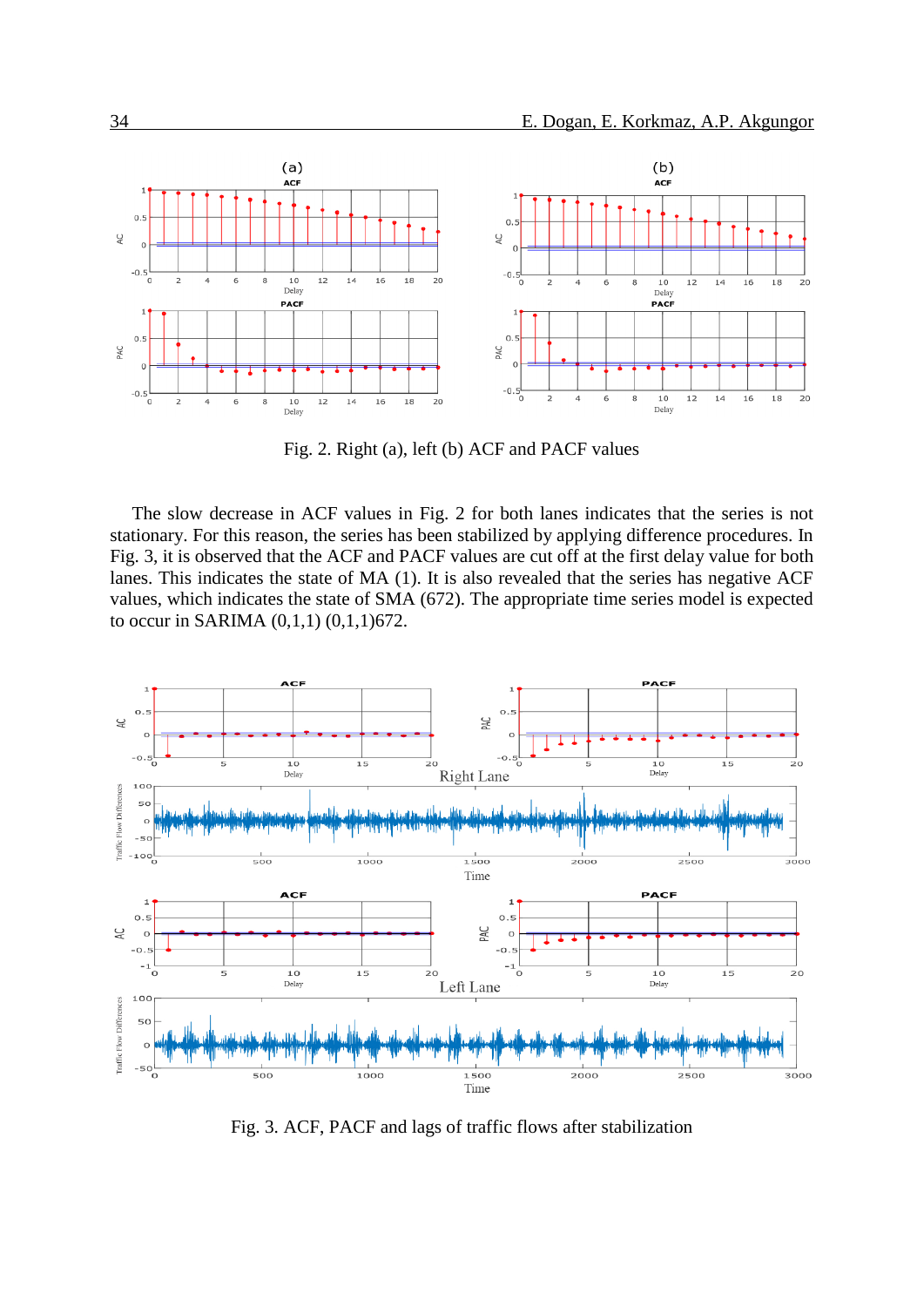In addition to the model indicated by the Box-Jenkins method, ARIMA and SARIMA models with different structures have been developed for comparison purposes. The model types used for comparison and the mean squared errors (MSEs), as shown in Eq. 17, for estimations are given in Tab. 1.

$$
MSE = \frac{1}{n} \sum_{i=1}^{n} (tf_{Observed} - tf_{estimated})^2
$$
 (17)

where tf<sub>observed</sub> is actual traffic flow values and tf<sub>estimated</sub> is the model's traffic flow forecast value.

Tab. 1.

Mean squared errors of models for test data

|              |         | No. ARIMA MSE right | MSE left | No     | <b>SARIMA</b>                      | MSE right | <b>MSE</b> left |
|--------------|---------|---------------------|----------|--------|------------------------------------|-----------|-----------------|
| $\mathbf{1}$ | (0,1,1) | 3243.2              | 955.5    | 6      | $(0,1,1)$ $(0,1,1)$ <sub>96</sub>  | 234.92    | 337.5           |
| 2            | (0,1,2) | 3559.0              | 954.5    |        | $(0,1,1)$ $(0,1,1)$ <sub>672</sub> | 526.24    | 236.1           |
| 3            | (1,1,0) | 3243.2              | 955.5    | 8      | $(0,1,1)$ $(1,0,1)_{96}$           | 3024.5    | 983.7           |
| 4            | (1,1,1) | 2971.5              | 918.7    | 9      | $(0,1,1)$ $(1,0,1)_{672}$          | 233.51    | 119.7           |
| 5            | (1,1,2) | 2959.1              | 915.8    | 10     | $(1,0,1)$ $(0,1,1)$ <sub>96</sub>  | 153.41    | 138.5           |
|              |         |                     |          | $11^*$ | $(1,0,1)$ $(0,1,1)$ <sub>672</sub> | 94.38     | 64.66           |
|              |         |                     |          | 12     | $(1,1,1)$ $(1,1,1)$ <sup>96</sup>  | 236.78    | 314.1           |
|              |         |                     |          |        | 13 $(1,1,1)$ $(1,1,1)$ $(672)$     | 223.55    | 170.9           |
|              |         |                     |          |        |                                    |           |                 |

The lowest MSE values of 94,38 and 64,66 were observed in the SARIMA  $(1,0,1)$ (0,1,1)672 model. The SARIMA model proposed according to the Box-Jenkins method had a worse performance. When the ACF and PACF values of the SARIMA (1,0,1) (0,1,1)672 model are examined, it is understood that this model should be used because there is no correlation in the series and it has low MSE values. The general expression of this model for the right and left lanes is given by Eqs. 18-19, respectively.

SARIMA (1,0,1) (0,1,1)<sub>672</sub> (1 – 0,961L)<sup>1</sup>(1 – 
$$
L^{672}
$$
)<sup>1</sup> $x_t$  = (1 + 0,832L)(1 + 0,672 $L^{672}$ ) $\epsilon_t$  (18)  
SARIMA (1,0,1) (0,1,1)<sub>672</sub>: (1 – 0,937L)<sup>1</sup>(1 –  $L^{672}$ )<sup>1</sup> $x_t$  = (1 + 0,763L)(1 + 0,513 $L^{672}$ ) $\epsilon_t$  (19)

#### **3.2. Artificial bee colony and differential evolution traffic flow forecasting models**

Traffic flow forecasting models developed using ABC and DE algorithms are presented in three different forms, with these models optimized using the proposed algorithms. The traffic data belonging to the previous time series are used as model parameters. These traffic data are the number of vehicles belonging to the times that are 1 h before the time when short-term traffic flow is predicted. These model forms have been selected in this study as linear, semiquadratic and power form. The expressions of these forms are given in Eqs. 20-22.

Linear form:

$$
Tf_{\text{Løst}} = w_1 X_1 + w_2 X_2 + w_3 X_3 + w_4 X_4 + w_5 \tag{20}
$$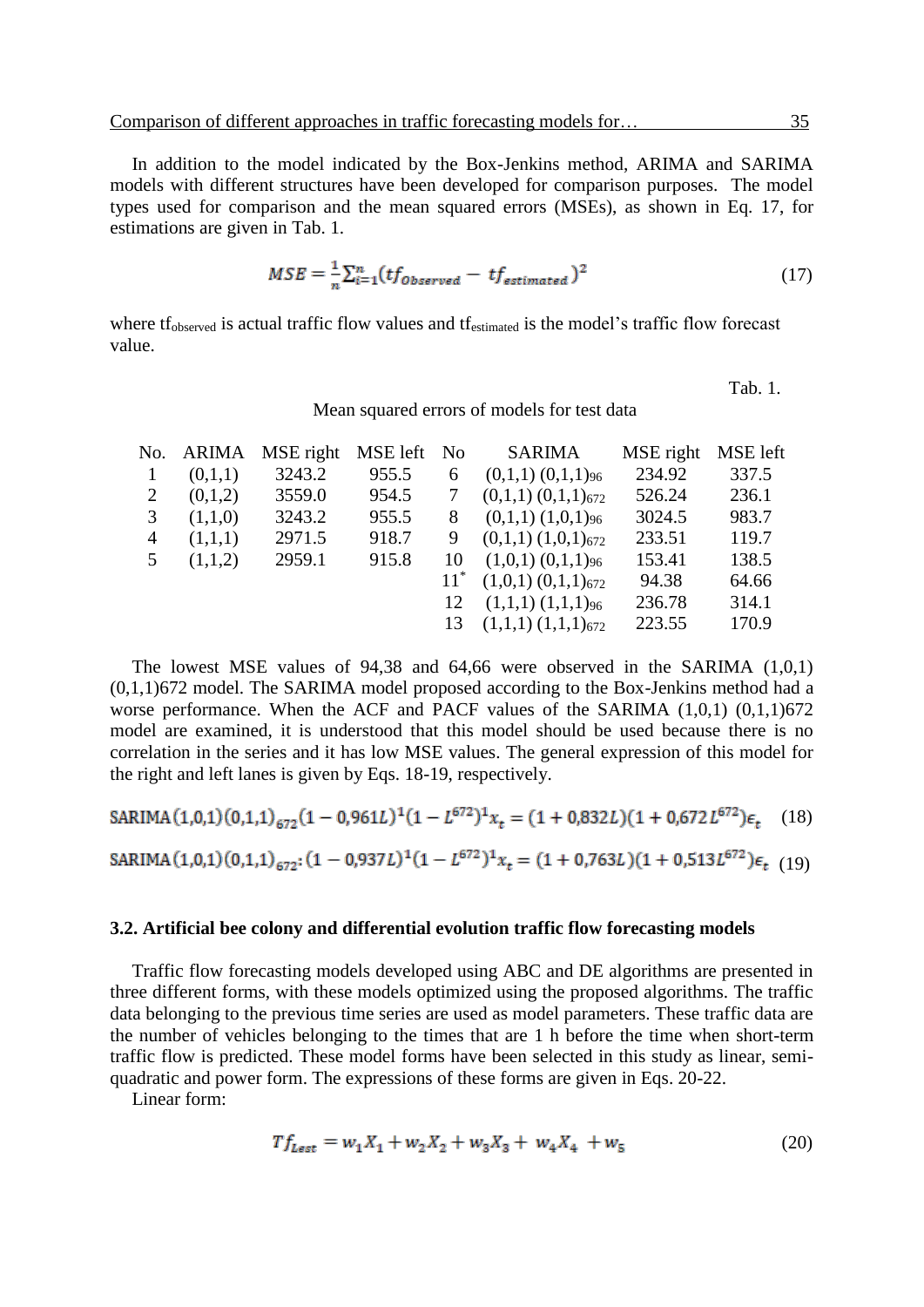Semi-quadratic form:

$$
Tf_{Sqest} = w_1 X_1 + w_2 X_2 + w_3 X_3 + w_4 X_4 + w_5 \sqrt{X_1 X_2} + w_6 \sqrt{X_1 X_3} + \sqrt{X_1 X_4} + w_8 \sqrt{X_2 X_3} + w_9 \sqrt{X_2 X_4} + w_{10} \sqrt{X_3 X_4} + w_{11}
$$
\n(21)

Power form:

$$
Tf_{\text{Pest}} = w_1 X_1^{w_2} X_2^{w_3} X_3^{w_4} X_4^{w_5} \tag{22}
$$

where  $X_1$  is the number of vehicles in time t-60,  $X_2$  is the number of vehicles in time t-45,  $X_3$ is the number of vehicles in time t-30,  $X_4$  is the number of vehicles in time t-15, and Wi values are coefficient values related to equations.

The important point with these models is the number of independent variables used in the form of the equations. The use of four different traffic data items obtained 1 h before the desired time ensures that the model is more consistent. The use of more parameters is not preferred as it will cause the models to move away from practicality. There has been an attempt to use the most optimal number of independent parameters since the use of fewer parameters will also move the model away from accuracy. Coefficient values of models optimized by the DE and ABC approaches are found according to training data. Each approach used in the determination of coefficient values requires control parameter values, so that the algorithm can perform the operators and reach the optimum solution. The parameter values used in the DE algorithm are given in Tab. 2.

Tab. 2.

#### Control parameters of the DE algorithm

| Population size (Np)         | 30            |
|------------------------------|---------------|
| Crossover state (CR)         | 0.90          |
| DE step size $(F)$           | 0.95          |
| <b>Mutation strategy</b>     | DE/best/1/exp |
| Maximum number of iterations | 1.000         |

These values, as used in the DE algorithm, have been chosen according to the optimum intervals determined by Mallipeddi et al. [30]. As a result of the analysis using different parameter values, it is understood that there is no difference between the coefficients of the model; rather, there is only a difference in the number of iterations used to find the optimum solution. The control parameters used in the ABC algorithm are given in Tab. 3.

Tab. 3.

## Control parameters of ABC algorithm

| Number of bees in the colony (Np)  |       |
|------------------------------------|-------|
| Number of food sources             | Np/2  |
| Number of sources depleted by bees | 100   |
| Maximum number of iterations       | 000.l |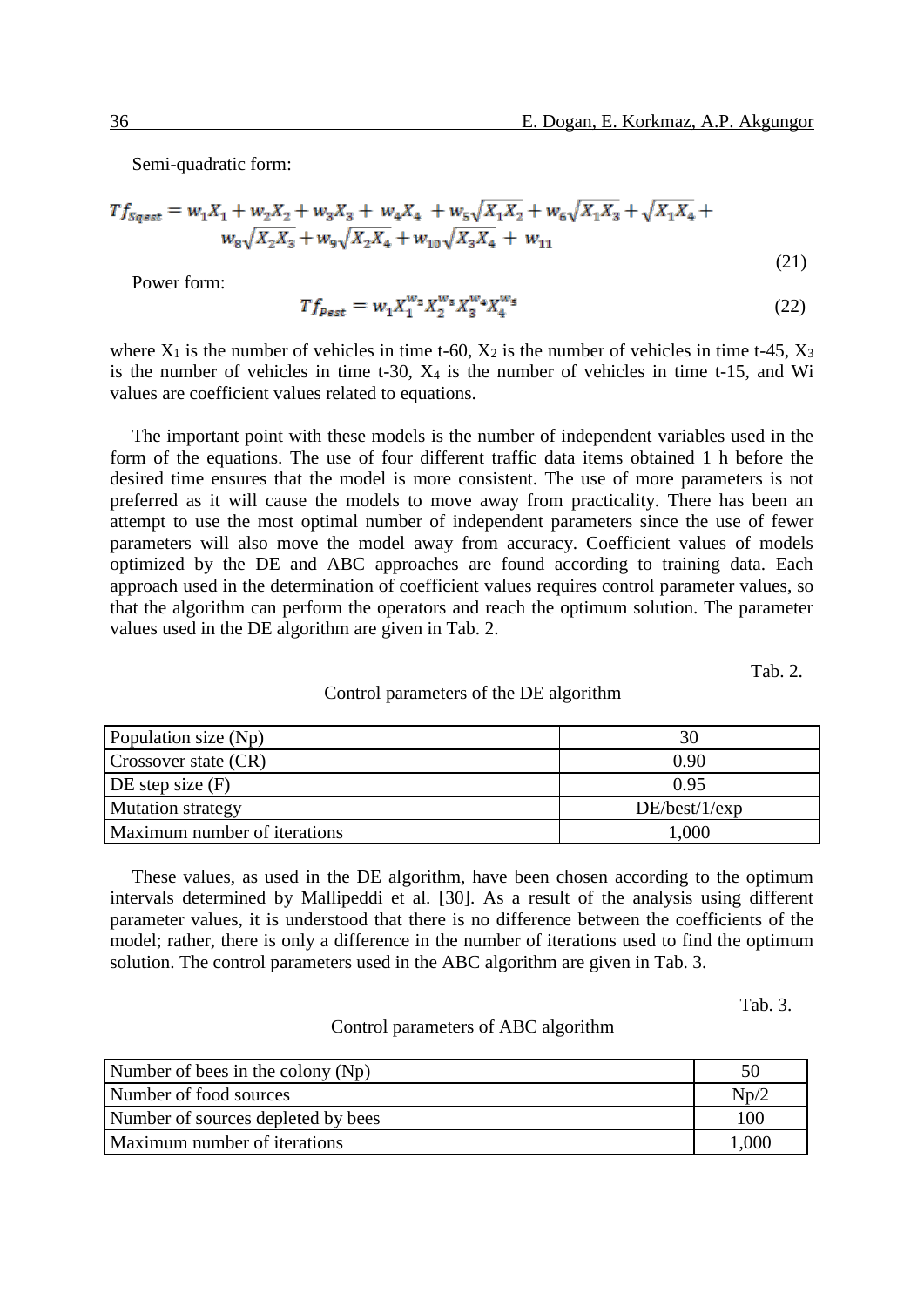The coefficients of the models for the right and left lanes are given in Tabs. 4-5.

Right lane Left lane Linear | Power | Semi-quadratic | Linear | Power | Semi-quadratic  $w_1=0.0006$  |  $w_1=1.151$  |  $w_1=-0.018$  |  $w_1=-0.008$  |  $w_1=1.043$  |  $w_1=-0.310$  $w_2=0.154$  w<sub>2</sub>=0.022 w<sub>2</sub>=0.145 w<sub>2</sub>=0.104 w<sub>2</sub>=0.203 w<sub>2</sub>=0.059 w<sub>3</sub>=0.325 | w<sub>3</sub>=0.178 | w<sub>3</sub>=-0.159 | w<sub>3</sub>=0.339 | w<sub>3</sub>=0.232 | w<sub>3</sub>=0.148  $w_4=0.490$  w<sub>4</sub>=0.185 w<sub>4</sub>=0.541 w<sub>4</sub>=0.525 w<sub>4</sub>=0.139 w<sub>4</sub>=0.480 w<sub>5</sub>=1.890 | w<sub>5</sub>=0.584 | w<sub>5</sub>=0.603 | w<sub>5</sub>=0.878 | w<sub>5</sub>=0.415 | w<sub>5</sub>=0.164  $w_6 = -1.169$  w<sub>6</sub>=0.324  $w_7=1.105$   $w_7=0.116$  $w_8=0.848$  w<sub>8</sub>=0.118  $w_9 = -0.860$  w<sub>9</sub>=0.041  $w_{10}=1.827$  w<sub>10</sub>=-0.061  $w_{11}=2.330$  w<sub>11</sub>=1.161

## Tab. 4. DE model coefficients

Tab. 5.

## ABC model coefficients

|                | Right lane              |                  | Left lane      |               |                   |  |  |
|----------------|-------------------------|------------------|----------------|---------------|-------------------|--|--|
| Linear         | Semi-quadratic<br>Power |                  | Linear         | Power         | Semi-quadratic    |  |  |
| $w_1 = 0.0006$ | $w_1 = 1.187$           | $w_1 = 0.185$    | $w_1 = -0.009$ | $w_1 = 1.167$ | $w_1 = -0.151$    |  |  |
| $w_2 = 0.154$  | $w_2 = -0.009$          | $w_2 = -0.085$   | $w_2 = 0.104$  | $w_2 = 0.001$ | $w_2 = 0.008$     |  |  |
| $w_3 = 0.325$  | $w_3 = 0.142$           | $w_3 = 0.081$    | $w_3 = 0.340$  | $w_3 = 0.101$ | $w_3 = 0.115$     |  |  |
| $w_4 = 0.490$  | $w_4 = 0.335$           | $w_4 = -0.032$   | $w_4 = 0.528$  | $w_4 = 0.331$ | $w_4 = 0.469$     |  |  |
| $w_5 = 1.890$  | $w_5 = 0.493$           | $w_5 = -0.022$   | $w_5 = 0.878$  | $w_5 = 0.527$ | $w_5 = -0.067$    |  |  |
|                |                         | $w_6 = -0.500$   |                |               | $w_6 = 0.237$     |  |  |
|                |                         | $w_7 = 0.129$    |                |               | $w_7 = 0.128$     |  |  |
|                |                         | $w_8 = 0.280$    |                |               | $w_8 = 0.233$     |  |  |
|                |                         | $w_9 = 0.210$    |                |               | $w_9 = 0.010$     |  |  |
|                |                         | $w_{10} = 0.728$ |                |               | $w_{10} = -0.018$ |  |  |
|                |                         | $w_{11}=1.650$   |                |               | $w_{11}=1.025$    |  |  |

## **4. RESULTS AND DISCUSSION**

In order to demonstrate the accuracy of the models, the findings of the models have been compared and performance assessments have been carried out. In this evaluation, RMSEs, MAEs, MAPEs and the coefficient of determination  $\mathbb{R}^2$  have been selected as performance criteria. Mathematical expressions of performance criteria are given in Eqs. 23-26.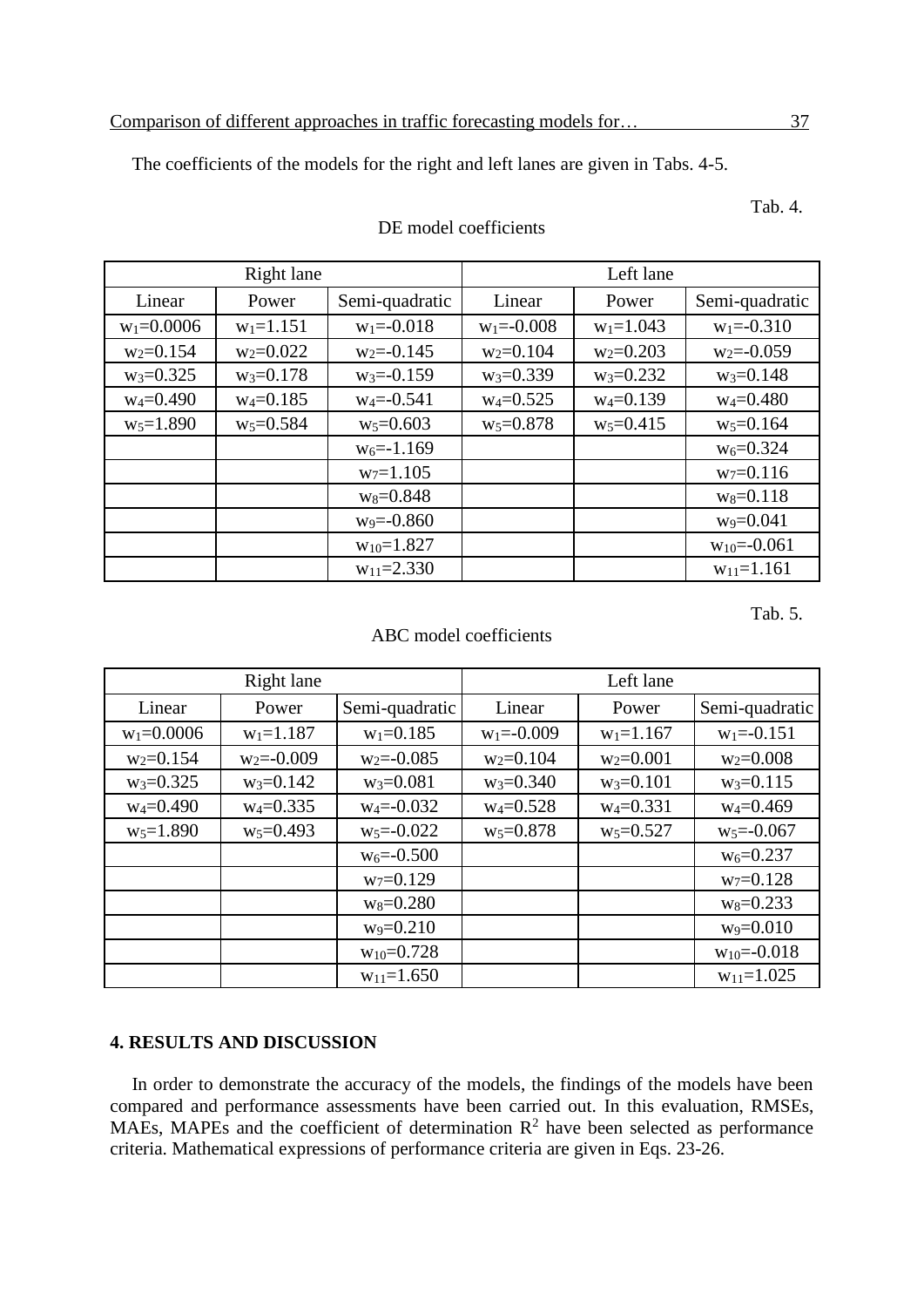$$
RMSE = \sqrt{\frac{1}{n} \sum_{i=1}^{n} (tf_{Observed} - tf_{estimated})^2}
$$
 (23)

$$
MAE = \frac{1}{n} \sum_{i=1}^{n} \left| tf_{Observed} - tf_{estimated} \right| \tag{24}
$$

$$
MAPE = \frac{1}{n} \sum_{i=1}^{n} \left| \frac{tf_{Observed} - tf_{estimated}}{tf_{Observed}} \right| * 100
$$
 (25)

$$
R^{2} = 1 - \left[ \frac{\sum_{i=1}^{n} (tf_{Observed} - tf_{estimated})^{2}}{\sum_{i=1}^{n} (tf_{Observed} - tf_{mean})} \right]
$$
 (26)

The statistical results of the developed models are given in Tabs. 6-8.

Tab. 6.

## Statistics for the SARIMA model

|            | <b>SARIMA</b> |             |             |                |  |  |  |  |  |  |  |
|------------|---------------|-------------|-------------|----------------|--|--|--|--|--|--|--|
| Test       | MAE           | <b>MAPE</b> | <b>RMSE</b> | $\mathbf{D}^2$ |  |  |  |  |  |  |  |
| Right lane | 8.02          | 15.43       | 10.85       | 0.89           |  |  |  |  |  |  |  |
| Left lane  | 5.58          | 39.73       | 8.36        | 0.85           |  |  |  |  |  |  |  |

Tab. 7.

## Training and test statistics for the DE models

|             | Linear     |                  |       |       |      |       | Semi-quadratic |       | Power |               |       |       |
|-------------|------------|------------------|-------|-------|------|-------|----------------|-------|-------|---------------|-------|-------|
| <b>Test</b> | <b>MAE</b> | <b>MAPE</b> RMSE |       | $R^2$ |      |       | MAE MAPE RMSE  | $R^2$ |       | MAE MAPE RMSE |       | $R^2$ |
| Right lane  | 8.06       | 15.06            | 10.19 | 0.91  | 8.06 | 15.06 | 10.23          | 0.91  | 8.02  | 14.95         | 10.19 | 0.91  |
| Left lane   | 6.03       | 38.09            | 8.67  | 0.88  | 6.04 | 38.55 | 8.67           | 0.88  | 6.35  | 37.18         | 9.16  | 0.87  |

Tab. 8.

Training and test statistics for the ABC models

|            | Linear     |               |       |                |      |               | Semi-quadratic |       | Power |               |       |       |
|------------|------------|---------------|-------|----------------|------|---------------|----------------|-------|-------|---------------|-------|-------|
| Test       |            | MAE MAPE RMSE |       | $\mathbb{R}^2$ |      | MAE MAPE RMSE |                | $R^2$ |       | MAE MAPE RMSE |       | $R^2$ |
| Right lane | 8.06 15.06 |               | 10.19 | 0.91           | 8.03 | 14.87         | 10.19          | 0.91  | 8.03  | 14.89         | 10.17 | 0.91  |
| Left lane  | 6.03       | 38.08         | 8.67  | 0.88           | 6.04 | 38.12         | 8.67           | 0.88  | 6.35  | 36.93         | 8.52  | 0.87  |

When the developed models were statistically compared, all the models showed performances similar to each other. MAPE and  $R<sup>2</sup>$  are scale-independent measures and generally used to compare forecasting models [32]. The models predicted the traffic flow with a lower error for the right lane where the traffic flow was high, while the models for the left lane had a higher error level. The optimized power model with the ABC algorithm especially showed the best performance. MAPE and RMSE values of the power model were lower than those of the SARIMA, DE and other ABC models. Therefore, the power model is the most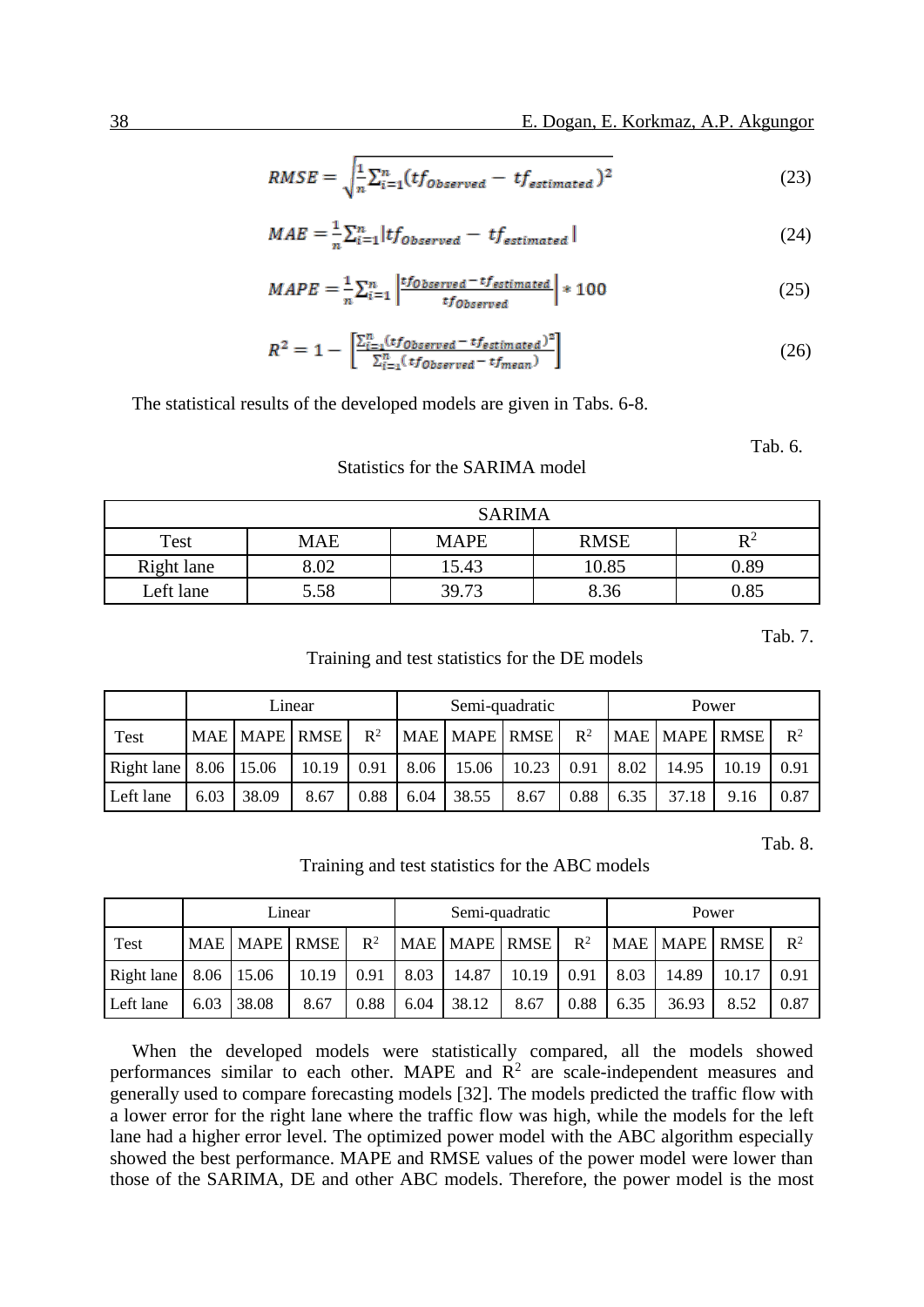appropriate model for right and left lanes. The predictions of the power model, as presented in Fig. 4, show that the power model captures the trends of traffic flow rates throughout the day.



Fig. 4. The power model's predicted and actual values: (a) right lane, (b) left lane

## **6. CONCLUSION**

Short-term traffic forecasting has become an important issue, along with technologies used in cities for traffic management, in recent years. It is now easier to estimate future traffic with different approaches, which in turn has made managerial decisions more efficient. Depending on the increasing number of motor vehicles in Turkey, advanced traffic management is especially needed in major cities. Kırıkkale, located in the Turkish interior, is an important point linking 35 cities to each other. Thus, the data on this city, with its high traffic intensity, were used in this study. Traffic prediction models, which can be functionally helpful to intelligent transportation systems that likely to be installed in these areas, were developed by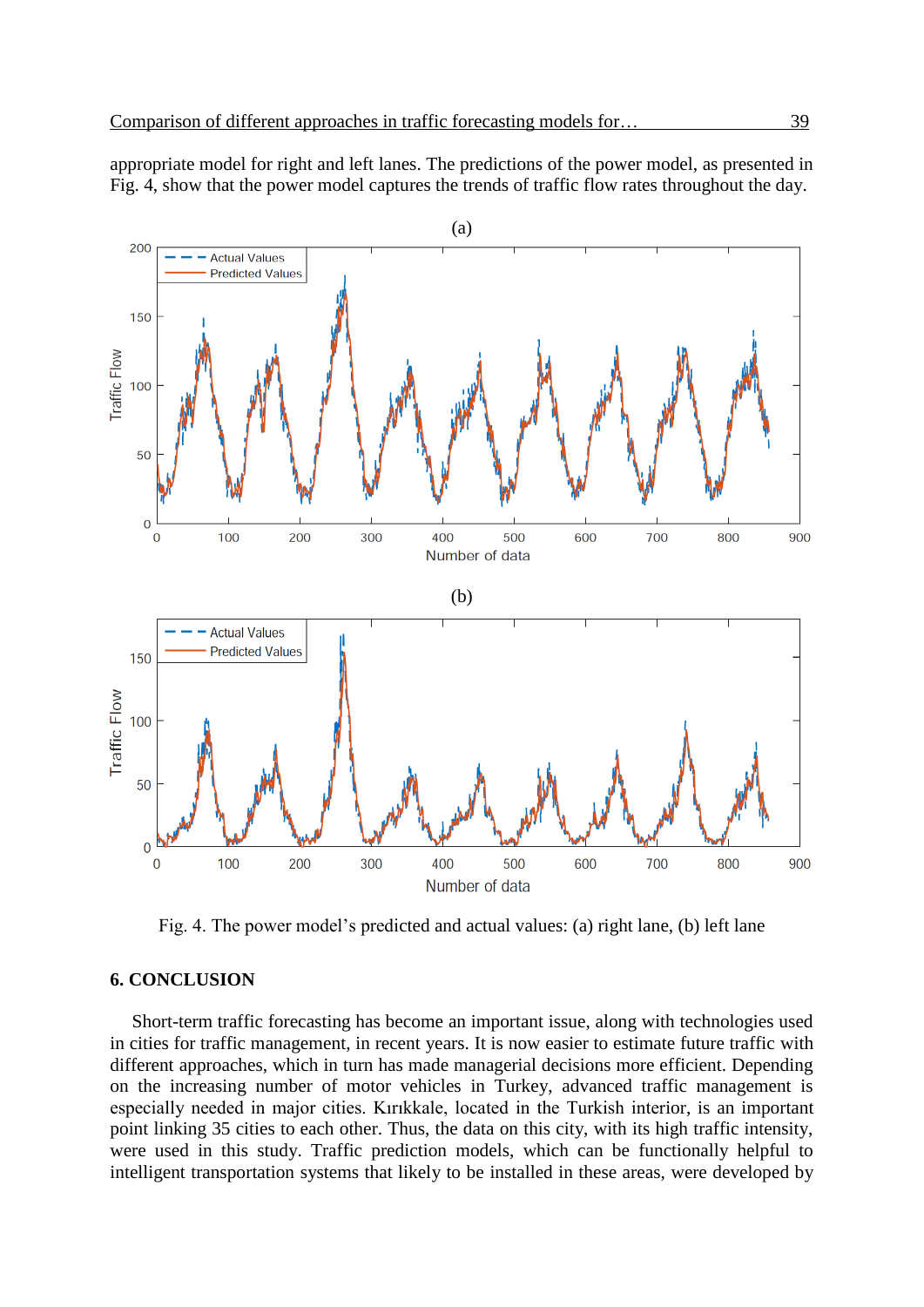using various methods. In the development of these models, 15-min traffic flows obtained from the D-200 highway were used. Separate models for both left and right lanes were developed, as traffic flow measurements were separately performed for both lanes. According to the statistical results of the developed models, they all produced consistent and useful results. However, it was observed that there were slight differences between the models. Models showed better performance for the right lane, which had heavier vehicles and lower speeds. Especially in terms of MAPEs and RMSEs, the power model gave the best performance with the lowest error rate. Therefore, the power model, when optimized with the ABC algorithm, showed the closest results to the observation. For this reason, this model can be used for short-term traffic forecasting in future studies. Traffic counts could be made for two-month period to take weather changes into account [33]. It would also be useful to investigate the effect of the size of the data set on model prediction performances after applying the counting process across the year.

## **Acknowledgements**

The authors would like to thank Kırıkkale University's Scientific Research Project Funding (KKU BAP) for their financial support [Project No. KKUBAP2016/019].

#### **References**

- 1. Ahmed M.S., A.R. Cook. 1979. "Analysis of freeway traffic time-series data by using Box-Jenkins techniques". *Transportation Research Record* 722: 1-9.
- 2. Chrobok R., O. Kaufmann, J. Whale, M. Schreck Enberg. 2004. "Different methods of traffic forecast based on real data". *European Journal of Operational Research* 3, 558- 568.
- 3. Zhong M., S. Sharma, P. Lingras. 2005. "Short-term traffic prediction on different types of roads with genetically designed regression and time delay neural network models". *Journal of Computing in Civil Engineering* 19(1): 94-103.
- 4. Vlahogianni E.I., M.G. Karlaftis, J.C. Golias. 2005. "Optimized and meta-optimized neural networks for short-term traffic flow prediction: a genetic approach". *Transportation Research Part C: Emerging Technologies* 13(3): 211-234.
- 5. Jiang X., H. Adeli, H.M. Asce. 2005. "Dynamic wavelet neural network model for traffic flow forecasting". *Journal of Transportation Engineering* 131(10): 771-779.
- 6. Lam W.H.K., Y.F. Tang, M. Tam. 2006. "Comparison of two non-parametric models for daily traffic forecasting in Hong Kong". *Journal of Forecasting* 192: 173-192.
- 7. Zhang Y., Z. Ye. 2008. "Short-term traffic flow forecasting using fuzzy logic system methods". *Journal of Intelligent Transportation Systems* 12(3): 102-112.
- 8. Shekhar S., B.M. Williams. 2008. "Adaptive seasonal time series models for forecasting short term traffic flow". *Journal of the Transportation Research Board*. 2024(1): 116- 125.
- 9. Castro-Neto M., Y-S. Jeong, M-K. Jeong, L.D. Han. 2009. "Online-SVR for short-term traffic flow prediction under typical and atypical traffic conditions". *Expert Systems with Applications* 36(3): 6164-6173.
- 10. Zargari S.A., S.Z. Siabil, A.H. Alavi. 2009. "A computational intelligence-based approach for short-term traffic flow prediction". *Expert Systems* 29(2): 124-142.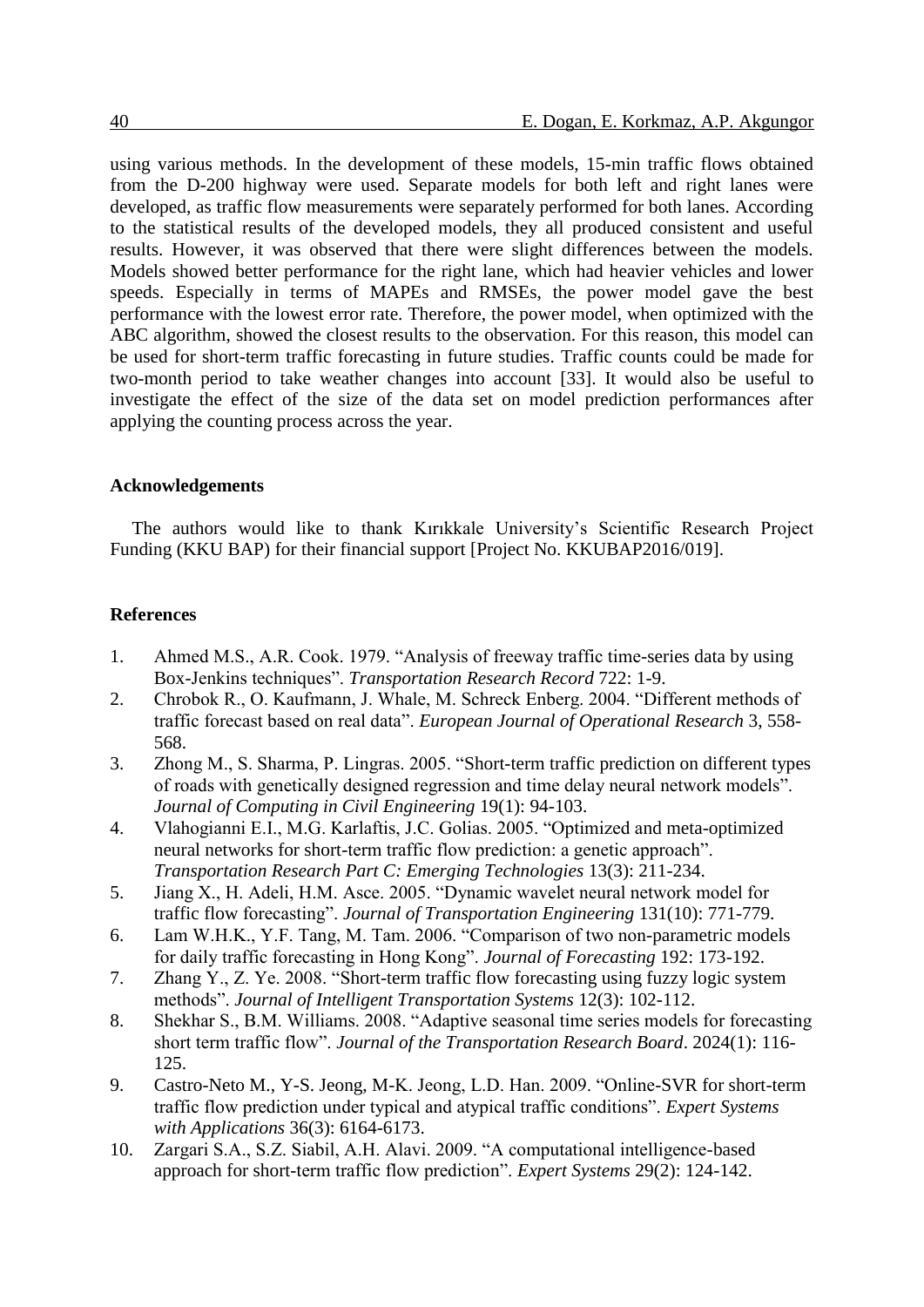- 11. Hong W.C., Y. Dong, F. Zheng, C.Y. Lai. 2011. "Forecasting urban traffic flow by SVR with continuous ACO". *Applied Mathematical Modelling* 35(3): 1282-1291.
- 12. Xia J., W. Huang, J. Guo. 2012. "A clustering approach to online freeway traffic state identification using ITS data". *KSCE Journal of Civil Engineering* 16(3): 426-432.
- 13. Tchrakian T.T., B. Basu, M. O'Mahony. 2012. "Real-time traffic flow forecasting using spectral analysis". *IEEE Transactions on Intelligent Transportation Systems* 13(2): 519- 526.
- 14. Guo F., R. Krishnan, J. Polak. 2013. "A computationally efficient two-stage method for short-term traffic prediction on urban roads". *Transportation Planning and Technology* 36(1): 62-75.
- 15. Doğan E., A.P. Akgüngör, T. Arslan. 2016. "Estimation of delay and vehicle stops at signalized intersections using artificial neural network". *Engineering Review* 36(2): 157-165.
- 16. Dell'Orco M., Ö. Başkan, M. Marinelli. 2013. "A harmony search algorithm approach for optimizing traffic signal timings". *PROMET - Traffic and Transportation* 25(4): 349-358.
- 17. Dell'Orco M., Ö. Başkan, M. Marinelli. 2013. "Artificial bee colony-based algorithm for optimising traffic signal timings". *Advances in Intelligent Systems and Computing* 223: 327-337.
- 18. Yunrui B., D. Srinivasan, L. Xiaobo, Z. Sun, W. Zeng. 2014. "Type-2 fuzzy multi intersection traffic signal control with differential evolution optimization". *Expert Systems with Applications* 41: 7338-7349.
- 19. Lin F. 2010. "Using differential evolution for the transportation problem with fuzzy coefficients". In: *International Conference on Technologies and Applications of Artificial Intelligence*: 299-304.
- 20. Kuzhel N., A. Bieliatynskyi, O. Prentkovskis, I. Klymenko, Š. Mikaliūnas, O. Kolganova, S. Kornienko, V. Shutko. 2013. "Methods for numerical calculation of parameters pertaining to the microscopic following-the-leader model of traffic flow: using the fast spline transformation". *Transport* 28(4): 413-419.
- 21. Lebkowski A. 2018. "Design of an Autonomous Transport System for Coastal Areas". *Transnav-International Journal On Marine Navigation And Safety Of Sea Transportation* 12(1): 117-124.
- 22. Ogiela L., R. Tadeusiewicz, M. Ogiela. 2006. "Cognitive analysis in diagnostic DSStype IT systems". In: *Eighth International Conference on Artificial Intelligence and Soft Computing (ICAISC 2006)*. Zakopane, Poland. Jun 25-29, 2006. *Artificial Intelligence and Soft Computing - ICAISC 2006*: 962-971. Book series: *Lecture Notes in Computer Science* 4029.
- 23. Ogiela L., R. Tadeusiewicz, M. Ogiela. 2006. "Cognitive computing in intelligent medical pattern recognition systems". In: *International Conference on Intelligent Computing (ICIC)*. Kunming, P.R. China. 16-19 August 2006. Edited by: Huang, D.S., Li, K., Irwin, G.W. *Intelligent Control and Automation*: 851-856. Book series: *Lecture Notes in Control and Information Sciences* 344.
- 24. Ogiela M., R. Tadeusiewicz, L. Ogiela. 2005. "Intelligent semantic information retrieval in medical pattern cognitive analysis". In: *International Conference on Computational Science and Its Applications (ICCSA 2005)*. Singapore, Singapore. 9-12 May 2005. Edited by: Gervasi, O., Gavrilova, M.L., Kumar V., et al. *Computational Science and Its Applications - ICCSA 2005* Vol. 4: 852-857. Book series: *Lecture Notes in Computer Science* 3483.